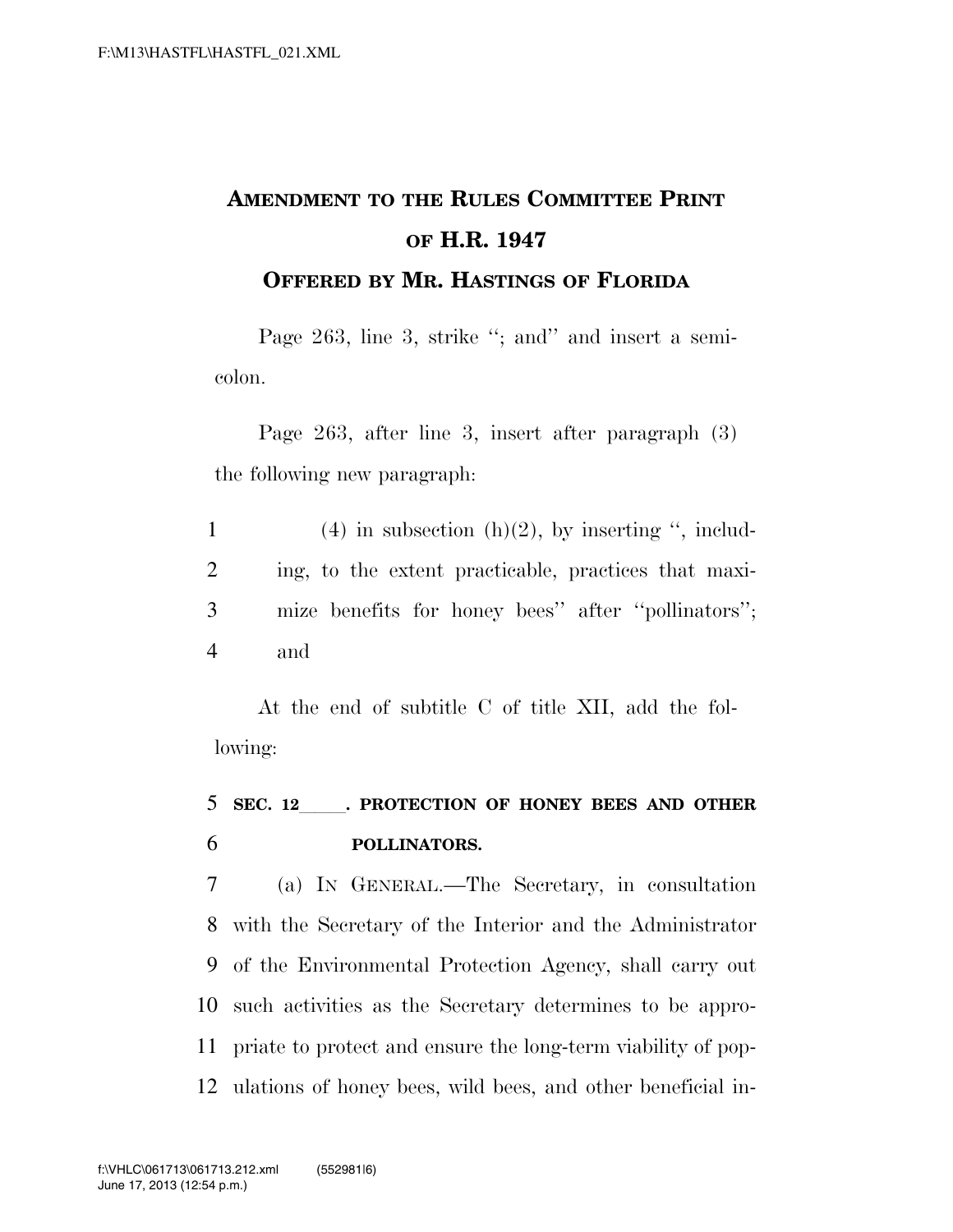| $\mathbf{1}$   | sects of agricultural crops, horticultural plants, wild |
|----------------|---------------------------------------------------------|
| 2              | plants, and other plants, including—                    |
| 3              | (1) providing technical expertise relating to pro-      |
| $\overline{4}$ | posed agency actions that may threaten pollinator       |
| 5              | health or jeopardize the long-term viability of popu-   |
| 6              | lations of pollinators;                                 |
| 7              | (2) providing formal guidance on national poli-         |
| 8              | cies relating to-                                       |
| 9              | (A) permitting managed honey bees to for-               |
| 10             | age on National Forest Service lands where              |
| 11             | compatible with other natural resource manage-          |
| 12             | ment priorities; and                                    |
| 13             | (B) planting and maintaining managed                    |
| 14             | honey bee and native pollinator forage on Na-           |
| 15             | tional Forest Service lands where compatible            |
| 16             | with other natural resource management prior-           |
| 17             | ities;                                                  |
| 18             | (3) making use of the best available peer-re-           |
| 19             | viewed science regarding environmental and chemical     |
| 20             | stressors on pollinator health; and                     |
| 21             | (4) regularly monitoring and reporting on the           |
| 22             | health and population status of managed and native      |
| 23             | pollinators including bees, birds, bats, and other spe- |
| 24             | cies.                                                   |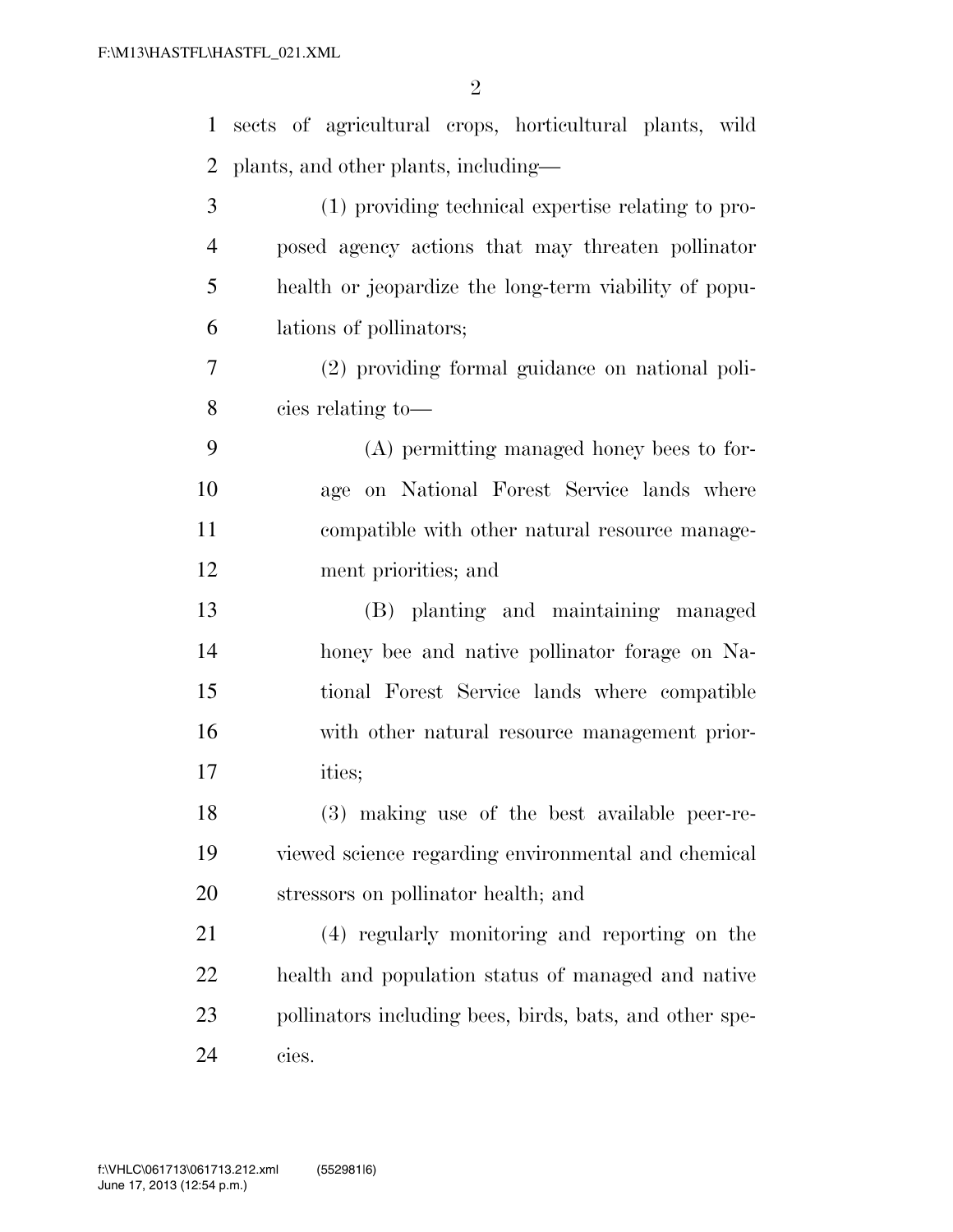| $\mathbf{1}$   | (b) TASK FORCE ON BEE HEALTH AND COMMERCIAL           |
|----------------|-------------------------------------------------------|
| $\overline{2}$ | BEEKEEPING.                                           |
| 3              | (1) ESTABLISHMENT.—The Secretary shall es-            |
| $\overline{4}$ | tablish a task force—                                 |
| 5              | (A) to coordinate Federal efforts carried             |
| 6              | out on or after the date of enactment of this         |
| 7              | Act to address the serious worldwide decline in       |
| 8              | bee health, especially honey bees and declining       |
| 9              | native bees; and                                      |
| 10             | (B) to assess Federal efforts to mitigate             |
| 11             | pollinator losses and threats to the United           |
| 12             | States commercial beekeeping industry.                |
| 13             | (2) AGENCY CONSULTATION.—The task force               |
| 14             | established under this subsection shall seek ongoing  |
| 15             | consultation from any Federal agency carrying out     |
| 16             | activities important to bee health and commercial     |
| 17             | beekeeping, including officials from—                 |
| 18             | (A) the Department of Agriculture;                    |
| 19             | (B) the Department of the Interior;                   |
| 20             | (C) the Environmental Protection Agency;              |
| 21             | (D) the Food and Drug Administration;                 |
| 22             | (E) the Department of Commerce; and                   |
| 23             | (F) U.S. Customs and Border Protection.               |
| 24             | (3) STAKEHOLDER CONSULTATION.—The task                |
| 25             | force established under this subsection shall consult |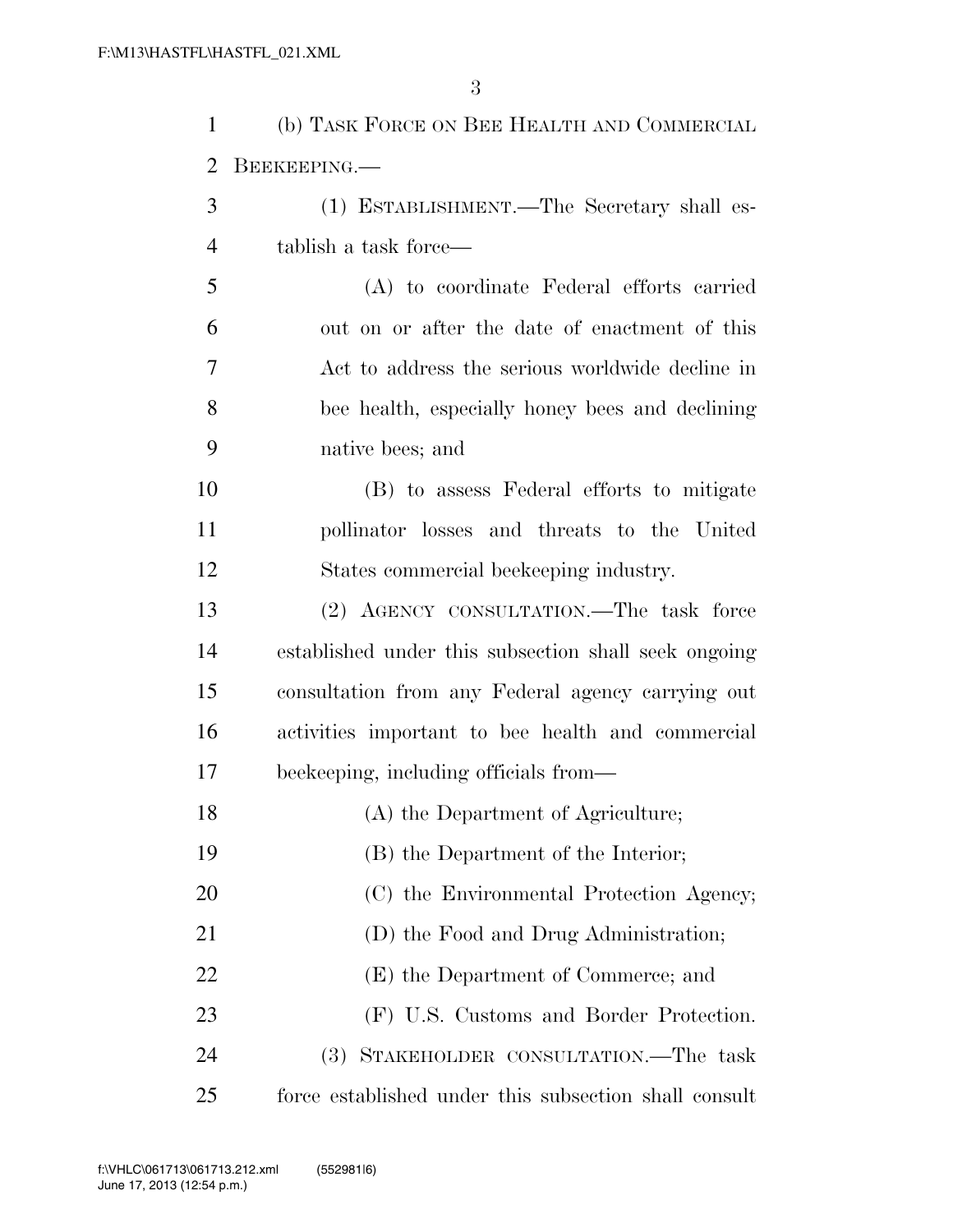with beekeeper, conservation, scientist, and agricul-tural stakeholders.

 (c) REPORT TO CONGRESS.—Not later than 180 days after the date of enactment of this Act, the task force es- tablished under subsection (b) shall submit to Congress a report that—

 (1) summarizes Federal activities carried out pursuant to section 1672(h) of the Food, Agri- culture, Conservation, and Trade Act of 1990 (7 U.S.C. 5925(h)) or any other provision of law (in-cluding regulations) to address bee decline;

 (2) summarizes international efforts to address the decline of managed honey bees and native polli-nators; and

 (3) provides recommendations to Congress re- garding how to better coordinate Federal agency ef- forts to address the decline of managed honey bees and native pollinators.

 (d) POLLINATOR RESEARCH LAB FEASIBILITY STUDY.—

 (1) IN GENERAL.—The Secretary, acting through the Administrator of the Agricultural Re- search Service, may conduct feasibility studies re-garding—